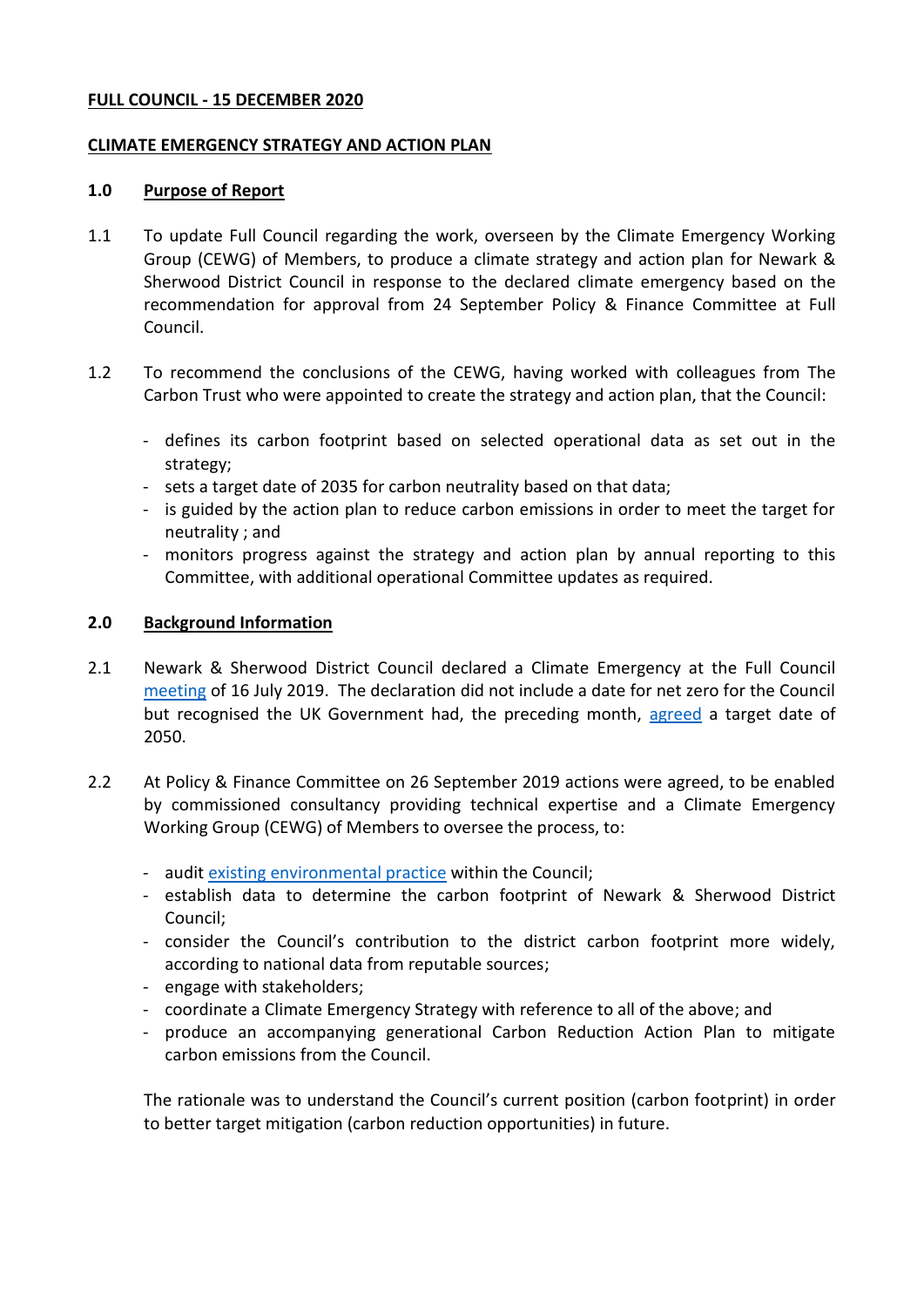- 2.3 The Carbon Trust was formally appointed to provide fixed-term consultancy services for the creation of the climate strategy and action plan. [A separate piece of work led by the Business Manager - Parks & Open Spaces and sponsored by the Director - Growth & Planning, is being undertaken to consider the Council's Open Spaces Strategy. Whilst a separate undertaking, synergies are noted].
- 2.4 The CEWG has met thrice (6 November 2019/30 January 2020/13 August 2020) to review progress and findings from The Carbon Trust. The CEWG comprises the Chairman, Vice-Chairman and Opposition Spokespersons of the Policy & Finance, Leisure & Environment, Economic Development and Homes & Communities Committees. While it was originally intended to report findings back to Committee earlier in 2020, regrettably both flooding and Covid-19 have impacted timing.
- 2.5 As well as being summarised for Policy & Finance Committee on 26 September 2019, existing environmental practices within the Council have been grouped within the new "Greening Newark and Sherwood" programme. The Environmental Programme Officer (formerly a member of the Communications team), working within the Environmental Services team and in consultation with other business units, has collated relevant information about existing practices via the Council's website at [https://www.newark](https://www.newark-sherwooddc.gov.uk/environment/climatechange/)[sherwooddc.gov.uk/environment/climatechange/](https://www.newark-sherwooddc.gov.uk/environment/climatechange/) Categories of information include: get involved; national campaigns and funding; reduce, reuse and recycle; plastics and recycling; parks and nature reserves; gardens and green spaces; trees; green planning; council buildings; being green@work; cleaning the district; air quality; clean transport; green tourism; and green shopping. Information on the website continues to evolve and will be updated as required.
- 2.6 Working with The Carbon Trust, wide-ranging operational data was reviewed by the officer project team to determine the Council's carbon footprint – detail is given in the strategy document. The process has highlighted the importance of improving data collection and collation for the Council's ongoing response to the emergency. The data collection process and target actions as a result thereof, will be assisted in future by the Council's Environmental Policy & Projects Officer.
- 2.7 The strategy considers the Council's contribution to emissions within the district more widely – with district emissions comprising 987,800 tCO2e.
- 2.8 The CEWG has engaged with a number of local stakeholders representing different sectors (health/business/natural environment/community) about their environmental ambitions via conversations in January 2020. The same conversational questions were also posed to a number of community groups. Also, the Newark & Sherwood Parish and Town Council Conference in November 2019 asked participants about parish and community initiatives. Additionally a voluntary "Green@work" group is facilitated by the Environmental Programme Officer for council staff. Across the county a series of Environmental Strategy Working Groups for local authorities have been convened over the past year by Rushcliffe Borough Council and Nottingham City Council and supported by the BEIS-funded Midlands Energy Hub. All nine Nottinghamshire Local Authorities and the D2N2 Local Enterprise Partnership (LEP) are working in collaboration on the climate Emergency Agenda through the Environmental Strategy Working Group (ESWG). These group meetings have been attended by the Council's Director, Communities and Environment.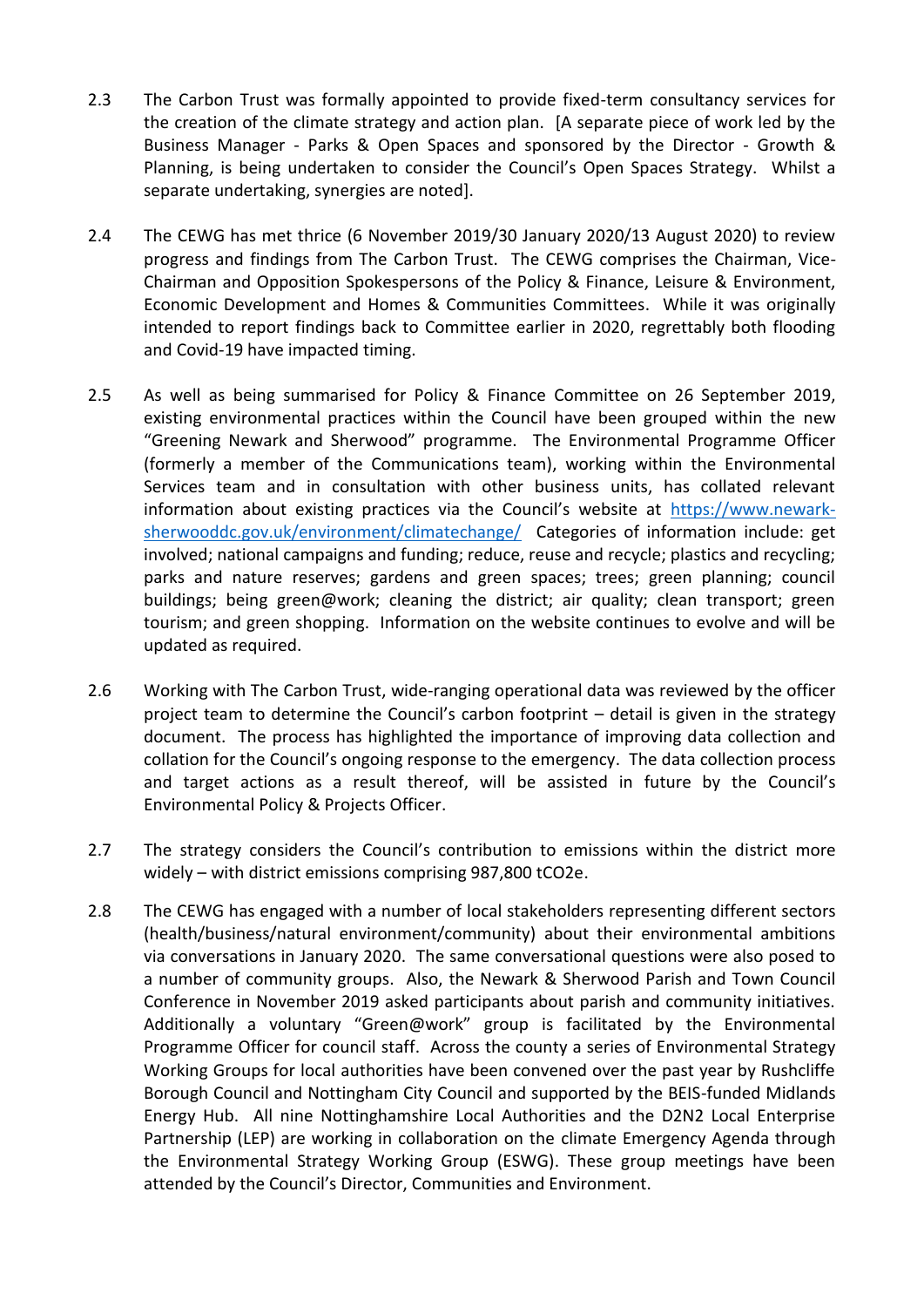2.9 All Members were given the virtual opportunity to attend a workshop presented by the Carbon Trust, the purpose of this enabled Members to have an overview of the methodology involved in the carbon footprint calculation. The workshop gave Members insight into a range of carbon reduction projects which may be undertaken in order to become carbon neutral by 2035. This has been made available online to all Members, specifically those who were unable to attend the live workshop with the Carbon Trust.

### 2.10 A visual summary of the response to date is:

[Orange=members. Blue=officers. Green=stakeholders. Grey=The Carbon Trust.]



## **3.0 Proposals**

3.1 The Council's carbon footprint is calculated within the climate strategy. In short, it is proposed the Council's target for reduction is 2,165 tCO2e (gas and fuel consumption from scope 1, purchased electricity from scope 2, and waste and water from scope 3). The majority of the Council's emissions are associated with the fleet, the use of electricity and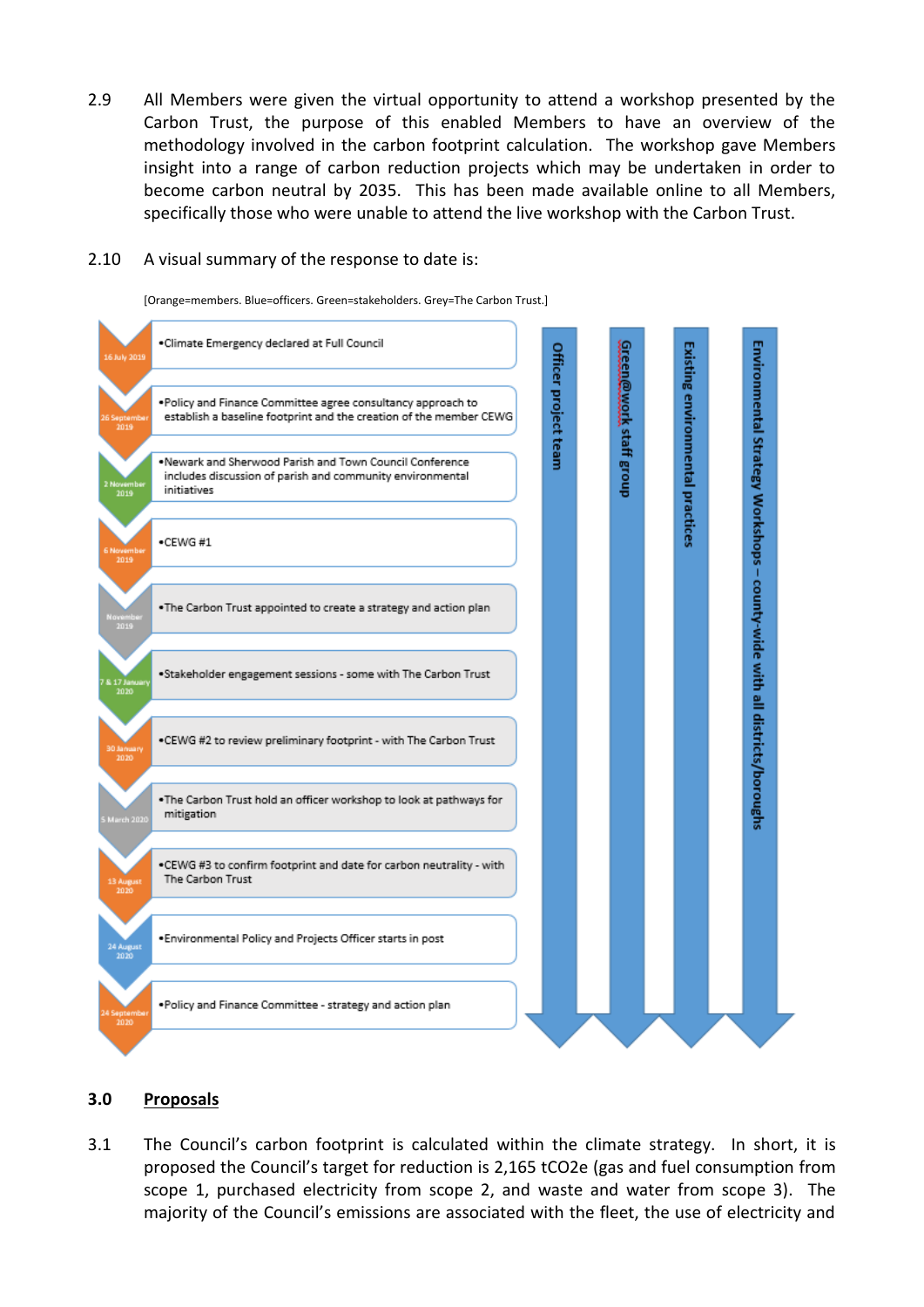the use of gas. However, having been ambitious in exploring emission sources, an operational footprint calculation of 3,355 tCO2e is also shown – this incorporates estimated emissions from additional categories including such as those associated with procured services via contracts - but the strategy acknowledges further data refinement is required. This footprint does not include emissions from housing (17,130 tCO2e), which have been grouped separately. Further consideration will be given to the feasibility of retrofitting strategies (being cognisant that council houses are also homes) – and the availability of funding streams. Whilst The Carbon Trust calculations represent the organisation's professional expertise and are created with reference to Greenhouse Gas Protocols, it should also be recognised that there is no single standard for local authority carbon footprints – inclusions and exclusions for the footprint vary across authorities. As organisational energy data capture improves in future, the footprint can be further refined.

- 3.2 It is proposed 2035 be the date set for carbon neutrality for the Council. This date considers: the major sources of the Council's emissions; benefitting from the projected decarbonisation of the national grid after 2030 (where more energy will be created from renewable sources); the estimated costs of mitigating actions in the plan. The actions focus on having the most impact in those areas that currently create the most emissions: decarbonising Council operated buildings and leisure centres via explorations of PV, ground source heat pumps, and LED lighting; working with leaseholders; and reviewing the fleet. Whilst mitigating actions as set out in the plan will reduce emissions, they do not alone enable carbon neutrality. Consideration will also need to be given to offsetting.
- 3.3 The targeted reduction of carbon emissions as a result of the Council's operations and as set out by The Carbon Trust is entitled the "Emissions Reduction Action Plan" and this forms a considerable, quantifiable and costed (see 5.0 below) part of the broad "Greening Newark & Sherwood Action Plan".
- 3.4 The broader actions recognise the Council's environmental ambitions and the leadership role of the Council within the wider community. Additional projects, as referenced in the action plan, may be beneficial for awareness raising and for influencing green practices more widely. Of course the Council also has a role as advocate within the evolving, wider governmental policy framework - and government policy will also impact how the action plan might be delivered. Ongoing policy monitoring, and adaptation accordingly, is required.
- 3.5 It is proposed that the governance of the strategy and action plan going forwards is via an annual report to the Policy & Finance Committee, with updates to the operational committees as required. Each year the Committee will review the Council's footprint and progress against the strategy and action plan. The coordination of this work will be undertaken by the Environmental Policy and Projects Officer (from within the Transformation team), working collaboratively with colleagues from across the Council as a whole. The projects and initiatives that are proposed in the action plan, as well as any more that are required, will be subject to detailed feasibility studies and/or approval processes.

## **4.0 Equalities Implications**

4.1 Equalities impact assessments may be required when feasibility studies/project initiation documents for each of the suggested actions within the action plan are further explored. A copy of the strategy and action plan may be made available in additional languages and alternative formats, subject to request and availability.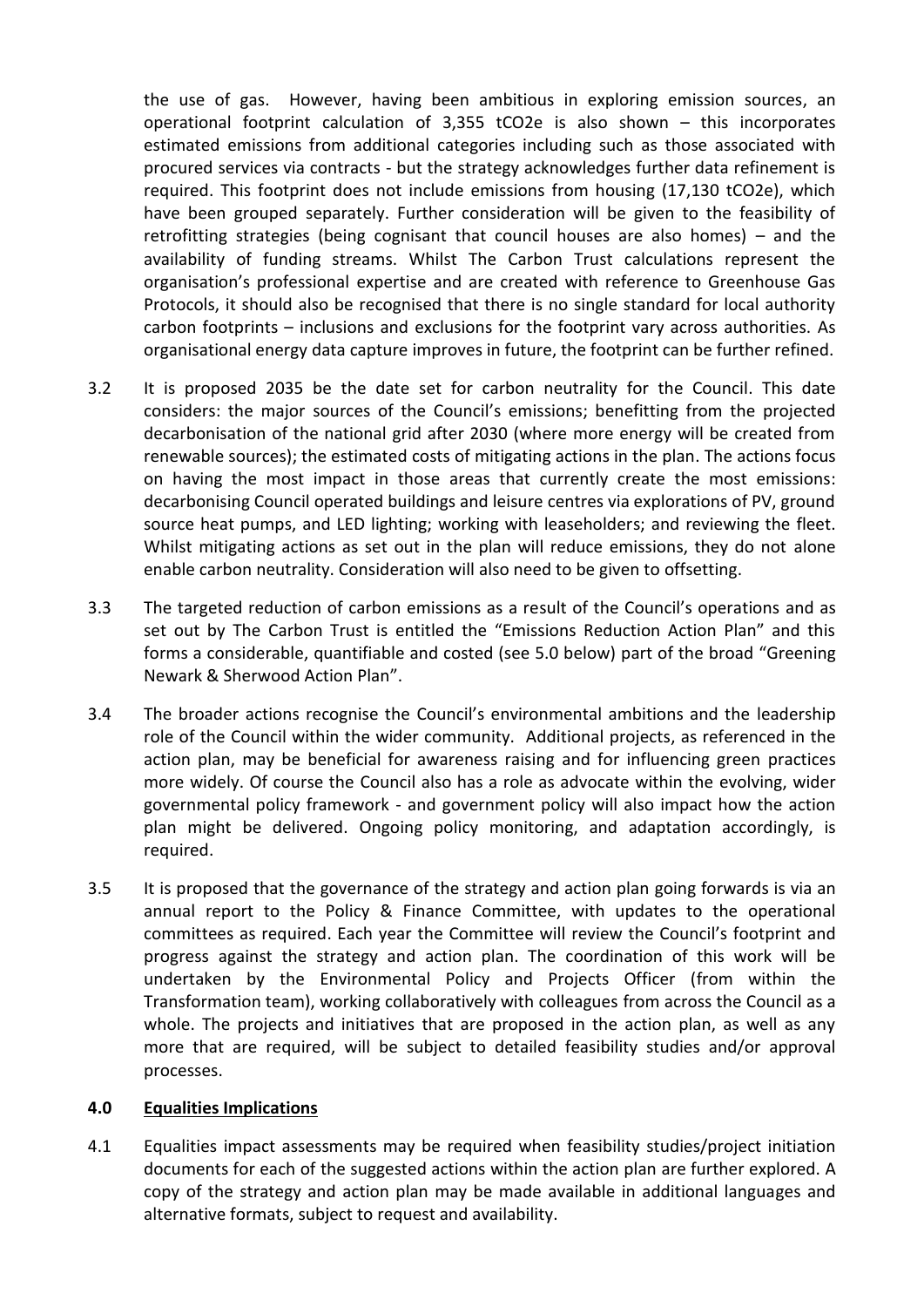# **5.0 Financial Implications (FIN20-21/2788)**

- 5.1 Estimated capital expenditure for carbon reduction actions from the Action Plan are summarised below. All estimated costs are shown at today's prices and exclude any inflation or contingency. Therefore, further feasibility/investigation work will need to be carried out to establish the actual costs of each capital project.
- 5.2 The additional work required to ensure cost estimates are accurate is expected to cost £40,000 (5% of the total cost in the table) and has been added to the Capital Projects Feasibility Reserve as a commitment.
- 5.3 The total (excluding housing and vehicles) of approximately £806,000 (excluding contingency and inflation) and associated savings estimated by the Carbon Trust, are listed below as per their suggested spend profile:

| Year    | Capital<br><b>Estimated</b><br><b>Expenditure</b><br>f'000 | <b>Potential</b><br>Annual<br>cost reduction<br>f'000 | <b>Cumulative</b><br>cost<br>reduction<br>f'000 |
|---------|------------------------------------------------------------|-------------------------------------------------------|-------------------------------------------------|
| 2021/22 | 15                                                         | 0                                                     | 0                                               |
| 2023/24 | 91                                                         | 0                                                     | 0                                               |
| 2025/26 | 284                                                        | 18                                                    | 18                                              |
| 2027/28 | 24                                                         | 38                                                    | 56                                              |
| 2029/30 | 22                                                         | 22                                                    | 78                                              |
| 2030/31 | 370                                                        | 0                                                     | 78                                              |
|         | 806                                                        | 78                                                    | 78                                              |

- 5.4 If the list were to be approved in principle, the profile of the schemes should be aligned with planned renewal work on Council Assets following recent and upcoming condition surveys with Asset Management.
- 5.5 There is a budget in the Capital Programme for Climate Change currently of £30,000 in 2020/21 and £75,000 per year for a further two years (a total of £180,000).

# **6.0 Digital Implications**

6.1 Whilst there has been no digital implications identified there may be associated software requirements once feasibility studies/project initiation documents for each of the suggested actions within the action plan are further explored. The implications shall be considered as deemed appropriate. Furthermore, the ICT & Digital Services team will work to with the Environmental Policy and Projects Officer to reduce the technology carbon footprint for Newark and Sherwood.

## **7.0 Community Plan – Alignment to Objectives**

- 7.1 A refresh of the Community Plan was approved at Full Council in October. The climate strategy and action plan particularly align with the Community Plan objectives to:
	- enhance and protect the district's natural environment;
	- continue to maintain the high standard of cleanliness and appearance of the local environment; and
	- improve the health and wellbeing of local residents.